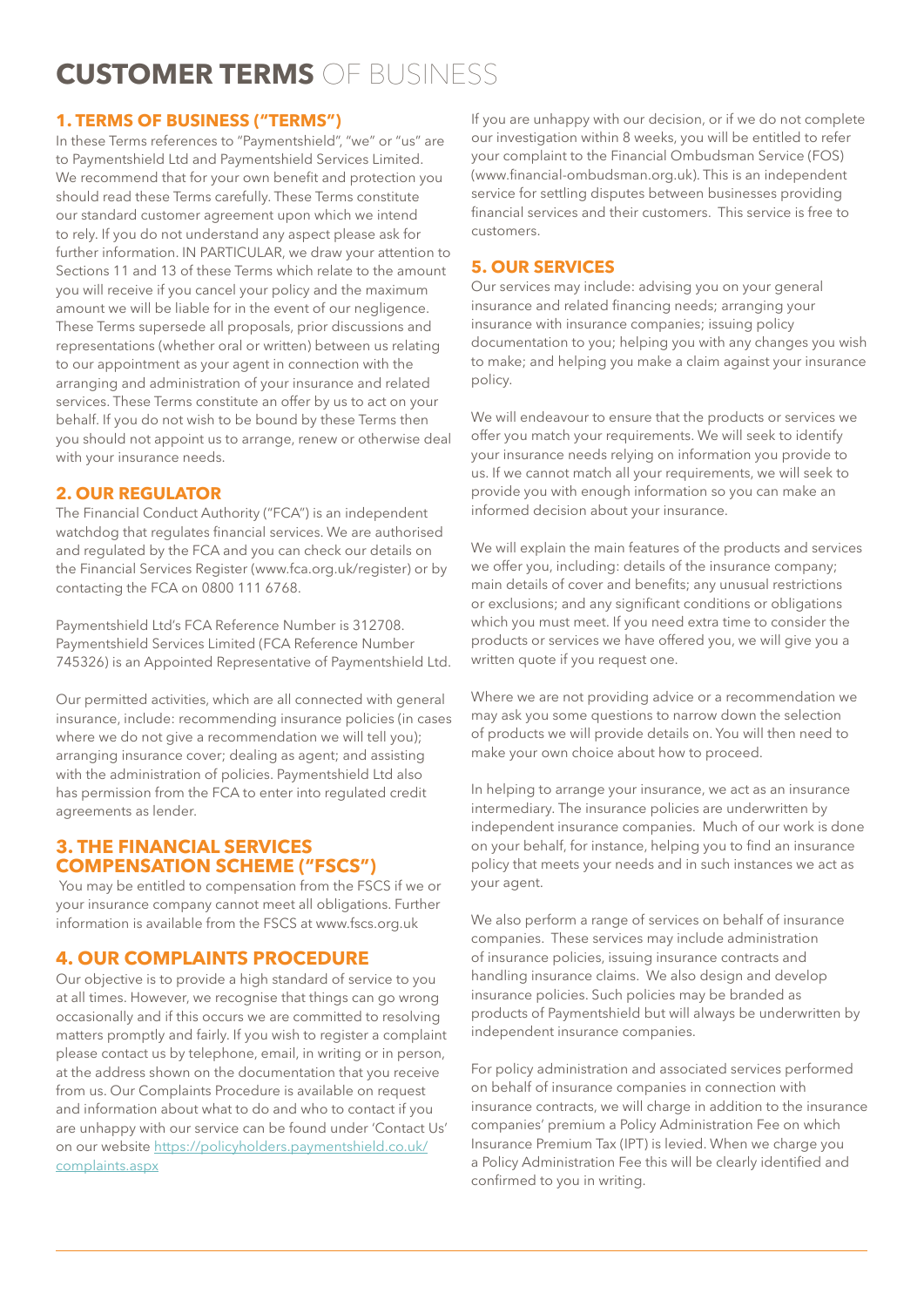## **6. INFORMATION ON OUR REMUNERATION**

In all situations where we act on your behalf with insurance companies, we receive commissions and fees from those insurance companies. Such commissions and fees may vary depending on the performance and profitability of the underlying insurance products provided by those insurance companies.

In addition to commission paid to us by insurance companies we may earn a margin, profit-share or other payment from insurance companies for managing business transacted with them. These payments may be calculated by reference to various criteria such as the overall annual profitability of the insurance business transacted. Profit-share payments are not directly referable to individual policies and, consequently, we do not calculate such payments on an individual policy basis, meaning that we are unable to disclose to you how much your policy contributed to any profit-share payment we might receive. If such a payment is received, it will be retained by us.

You have a right to request information regarding any remuneration that we have received as a result of arranging and administering your insurance business.

#### **7. TERMS OF PAYMENT**

Our payment terms for annual policies are as follows:

- new policies full payment of premium and fees on or before the inception date of the policy;
- renewals full payment of premium and fees prior to the renewal date.

We accept payment by debit or credit card or, for monthly policies, by direct debit. You may opt to finance your annual premium through monthly instalments which would be the subject of a regulated credit agreement operated by us. If you decide to pay by instalments, details of the facility will be explained at the point of sale with full terms and conditions of any credit agreement confirmed in writing before you commit to the facility.

It is imperative that you comply with all payment terms and due dates set out in this paragraph or any such other terms and dates which we advise to you. In the event that you fail to pay any premium or other fees due within the payment terms, your policy may be cancelled from the inception or renewal date and any claims submitted may be rejected.

#### **8. HOW WE HOLD YOUR MONEY**

Premium(s) and any other monies we may hold on your behalf will be held in trust until such time as they are remitted by us to your insurance company or to you. The trust account will be operated in accordance with FCA regulations. All of the insurance companies we deal with have agreed to deem any premiums that you pay to us as having been received directly by them. It is our practice to set-off any amounts owed by you against any monies which we may receive or hold on your behalf (such as claims monies or premium refunds). You consent to the way we will hold your premium and/or other insurance related money in accordance with this paragraph.

#### **9. RENEWAL OF POLICIES**

Prior to the expiry of your policy where we will be inviting a renewal, we will send you details of the cost and terms to renew your policy.

In order to protect your interests relating to the risks/property you have insured, and in the event that we do not receive your instructions and payment prior to the date of renewal, we reserve the right (but shall have no obligation) to renew your policy and, in the case of instalment payments, to continue to accept payment from you unless and until you specifically notify us in writing that you wish to cancel your policy. In circumstances where we have assumed, in the absence of your instructions to the contrary, that renewal is required you may be liable to make payment to us and/or your insurance company.

### **10. YOUR DUTY IN RELATION TO THE QUESTIONS ASKED**

In arranging your insurance we will ask a number of questions which you are required to answer. Please take reasonable care to answer all the questions honestly, to the best of your knowledge, and provide full answers and relevant details. If you do not answer the questions honestly or to the best of your knowledge then your policy may be cancelled, or your claim rejected or not fully paid.

## **11. CANCELLATION RIGHTS AND MID-TERM ADJUSTMENTS**

You will find details of your cancellation rights in the terms and conditions of your insurance policy. We do not charge for midterm adjustments.

Depending on the type of insurance you will have a minimum of 14 days (the "Cooling Off Period") to cancel your policy with effect from: the day the policy is sold; or the day you receive the full terms and conditions of the policy - whichever is the later.

To exercise your right of cancellation, contact us either by telephone, email or in writing within the time limits set out in your policy documentation. If you exercise your right to cancel your policy within the Cooling Off Period you will be charged for the period during which you were temporarily covered.

Where you are paying for your insurance by instalments and a payment is not received by us on or before the date when it is due to be paid, you agree that we may on your behalf instruct the insurance company to cancel the insurance or, where the first instalment payment has not been received, notify the insurance company that the policy has not been taken up; and, in either case, offset any refund of premium which may be received against any money which you owe for the cover provided to us or the insurance company. In such circumstances you will remain liable for any time on risk or other charges. You will also be responsible for putting in place any alternative insurance.